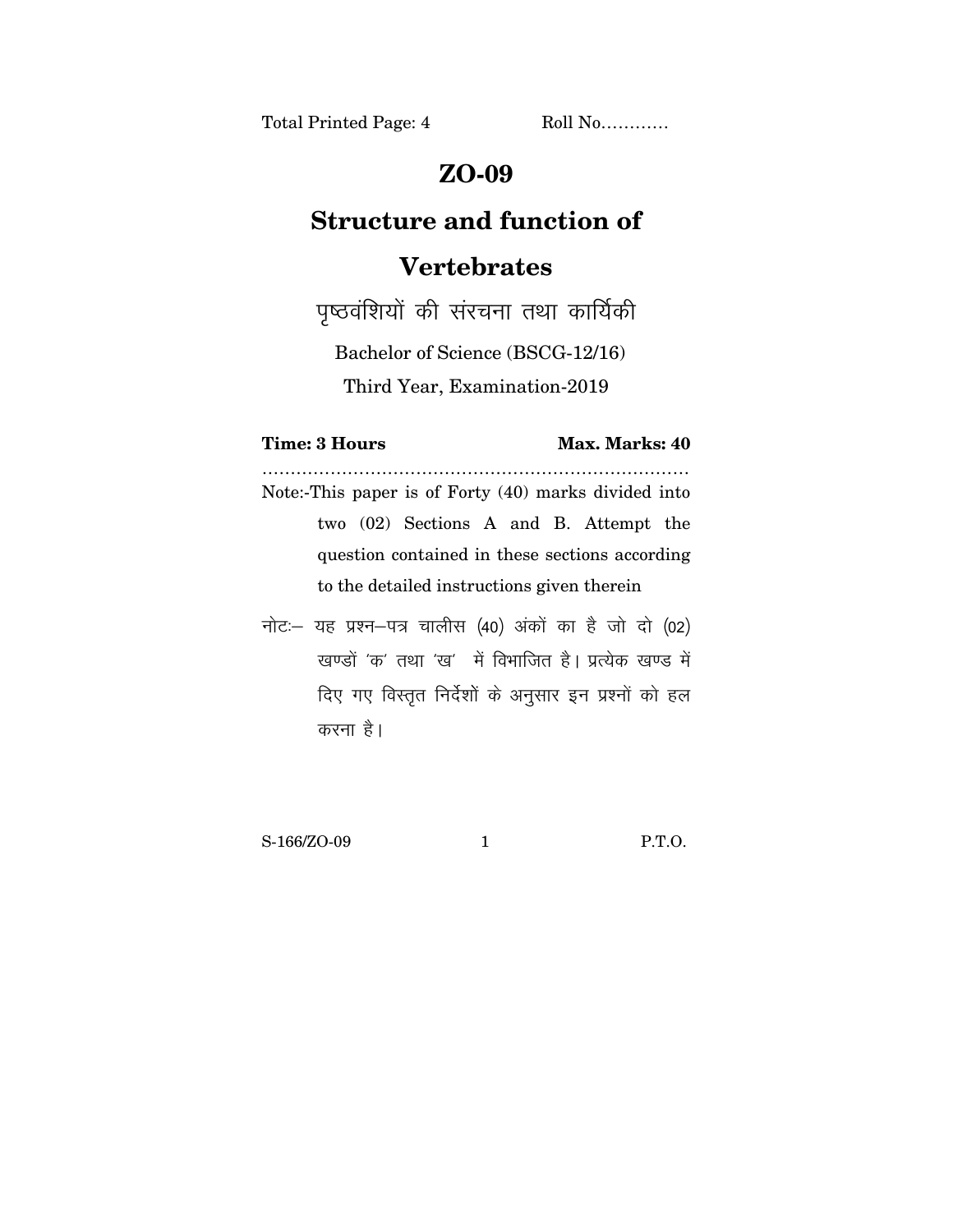## Section-A (खण्ड-क)

(Long Answer Type Question) (दीर्घ उत्तरीय प्रश्न)

- Note:- Section-A contains Three (03) long answertype questions of Ten (10) marks each. Learners are required to answer any Two  $(02)$  questions only.  $(2 \times 10=20)$
- नोट :- खण्ड 'क' में तीन (03) दीर्घ उत्तरीय प्रश्न दिये गये हैं। प्रत्येक प्रश्न के लिए दस(10) अंक निर्धारित हैं। शिक्षार्थियों को इन में से केवल दो (02) प्रश्नों के उत्तर देने हैं।
- Write an essay on parental care in amphibia?  $\mathbf{1}$ . एम्फीबिया से पैतृत्व संरक्षण पर निबन्ध लिखिए।
- What are endocrine glands? Give their names 2. and describe the structure and function. अन्तःस्रावी ग्रन्थियाँ क्या है? उनके नाम दीजिए व संरचना एवं कार्यों का वर्णन कीजिए।

 $P.T.O.$ 

 $\mathbf{2}$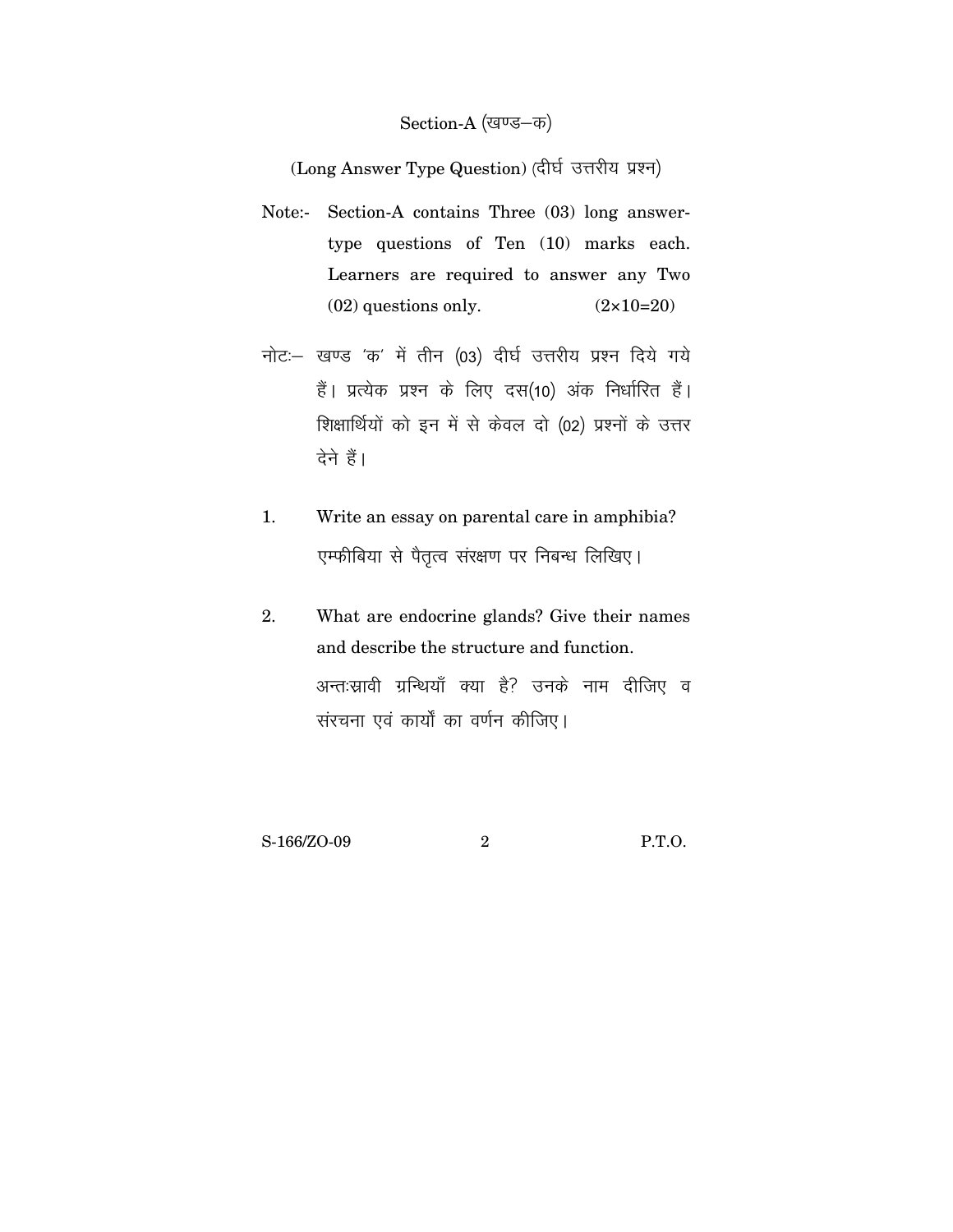3. Describe the external morphology of Herdmania.

हार्डमानिया की वाह्य आकारिकी का वर्णण कीजिए।

Section-B (खण्ड-ख)

(Short Answer Type Question) (लघुउत्तरीय प्रश्न)

- Note:- Section-B contains six (06) short answer type questions of five (05) marks each. Learners are required to answer any four (04) questions only.  $(5 \times 4=20)$
- नोट: खण्ड 'ख' में छ: (06) लघ उत्तरीय प्रश्न दिये गये हैं। प्रत्येक प्रश्न के लिए पाँच (05) अंक निर्धारित हैं। शिक्षार्थियों को इनमें से केवल चार (04) प्रश्नों के उत्तर देने हैं।
- 1. Discuss the affinities of Cepholocherdata. सिफेलोकार्डेय की बन्धुता का वर्णन कीजिए।
- 2. Differentiate between Protochordata and euchordata? प्रोटोकार्डेटा और युकार्डेटा में विभेद कीजिए।